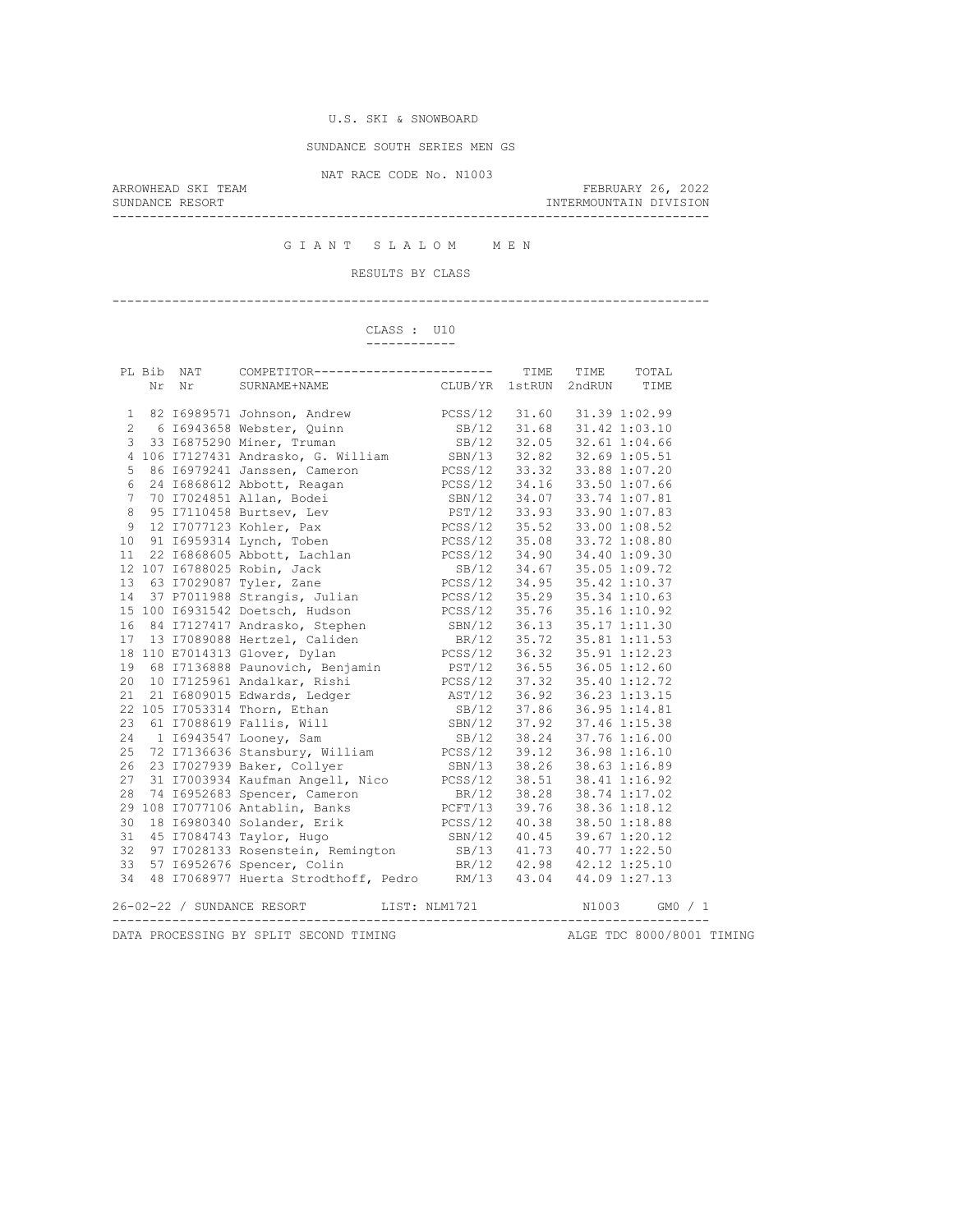## SUNDANCE SOUTH SERIES MEN GS

NAT RACE CODE No. N1003

| ARROWHEAD SKI TEAM | FEBRUARY 26, 2022      |  |
|--------------------|------------------------|--|
| SUNDANCE RESORT    | INTERMOUNTAIN DIVISION |  |
|                    |                        |  |

#### CLASS : U10 ------------

| PL Bib NAT | Nr Nr | SURNAME+NAME                                                       | COMPETITOR------------------------ | CLUB/YR 1stRUN 2ndRUN |                           | TTME TTME | TOTAL.<br>TTMF.           |
|------------|-------|--------------------------------------------------------------------|------------------------------------|-----------------------|---------------------------|-----------|---------------------------|
|            |       | 35 66 16951144 Loeffler, North<br>36 69 I7147138 Wucetich, William |                                    |                       | SB/12 44.07 47.03 1:31.10 |           | RM/13 45.04 46.60 1:31.64 |

DID NOT START 1st RUN

| 96 I7078336 Snyder, Nate |  | PCFT/13 |
|--------------------------|--|---------|
|--------------------------|--|---------|

DID NOT FINISH 2nd RUN

28 I6967140 Swanwick, Gage SB/12 34.29

#### CLASS : U12 ------------

|                 |                                                                                                    |  | PL Bib NAT COMPETITOR------------------------ TIME TIME TOTAL                                                                                                                                                                  |  |  |  |  |  |  |  |
|-----------------|----------------------------------------------------------------------------------------------------|--|--------------------------------------------------------------------------------------------------------------------------------------------------------------------------------------------------------------------------------|--|--|--|--|--|--|--|
|                 |                                                                                                    |  | Nr Nr SURNAME+NAME CLUB/YR 1stRUN 2ndRUN TIME                                                                                                                                                                                  |  |  |  |  |  |  |  |
|                 |                                                                                                    |  | 1 56 16791120 Meirowitz, Patrick SB/11 29.39 29.61 59.00                                                                                                                                                                       |  |  |  |  |  |  |  |
|                 |                                                                                                    |  | 2 103 16808215 Sullivan, Cedric 68/11 30.16 29.70 59.86                                                                                                                                                                        |  |  |  |  |  |  |  |
|                 |                                                                                                    |  | 3 54 16833621 Brown, Nate PCSS/10 30.33 29.96 1:00.29                                                                                                                                                                          |  |  |  |  |  |  |  |
|                 |                                                                                                    |  | 4 25 16781756 Turner, Sebastian PCSS/10 30.27 30.46 1:00.73                                                                                                                                                                    |  |  |  |  |  |  |  |
|                 |                                                                                                    |  |                                                                                                                                                                                                                                |  |  |  |  |  |  |  |
|                 |                                                                                                    |  |                                                                                                                                                                                                                                |  |  |  |  |  |  |  |
|                 |                                                                                                    |  | 6 38 16840472 Eaton, Brody 58/11 30.92 30.26 1:01.18<br>7 88 16801593 Knight, Cedar 58/10 31.18 30.61 1:01.79                                                                                                                  |  |  |  |  |  |  |  |
|                 |                                                                                                    |  | 8 16 16861575 Kunigenas, Vonn<br>9 51 16989553 Johnson, Feren<br>10 39 16750802 Bland, Ryan<br>10 31.16 30.98 1:02.18<br>11 43 16754786 Abbett, Oliver<br>12 31.16 30.98 1:02.18<br>13 31.02 31.16 1:02.18<br>13 30.94 1:02.32 |  |  |  |  |  |  |  |
|                 |                                                                                                    |  |                                                                                                                                                                                                                                |  |  |  |  |  |  |  |
|                 |                                                                                                    |  |                                                                                                                                                                                                                                |  |  |  |  |  |  |  |
|                 |                                                                                                    |  |                                                                                                                                                                                                                                |  |  |  |  |  |  |  |
| 12 <sup>°</sup> |                                                                                                    |  |                                                                                                                                                                                                                                |  |  |  |  |  |  |  |
| 13              |                                                                                                    |  |                                                                                                                                                                                                                                |  |  |  |  |  |  |  |
| 14              |                                                                                                    |  | 92 16790076 Miller, Oliver PCSS/11 32.01 30.90 1:02.91                                                                                                                                                                         |  |  |  |  |  |  |  |
| 15              |                                                                                                    |  |                                                                                                                                                                                                                                |  |  |  |  |  |  |  |
| 16              |                                                                                                    |  |                                                                                                                                                                                                                                |  |  |  |  |  |  |  |
| 17              |                                                                                                    |  | 98 16786813 Traub, Matthew PCSS/10 32.38 31.45 1:03.83                                                                                                                                                                         |  |  |  |  |  |  |  |
|                 |                                                                                                    |  |                                                                                                                                                                                                                                |  |  |  |  |  |  |  |
|                 |                                                                                                    |  | 18 80 16947573 McNally, Liam $\begin{array}{cccc} \text{PCSS/10} & 32.26 & 31.61 1:03.87 \\ 19 & 85 & 16925603 & \text{Youngtok, William} \\ 20 & 20 & 16739998 & \text{Young, Miles} \end{array}$                             |  |  |  |  |  |  |  |
|                 |                                                                                                    |  |                                                                                                                                                                                                                                |  |  |  |  |  |  |  |
|                 |                                                                                                    |  | 21 81 16775777 Hellewell, Zeke AST/10 31.96 32.41 1:04.37                                                                                                                                                                      |  |  |  |  |  |  |  |
|                 |                                                                                                    |  | 22 104 16788783 Inman, Thomas PCSS/10 32.80 31.69 1:04.49                                                                                                                                                                      |  |  |  |  |  |  |  |
|                 |                                                                                                    |  |                                                                                                                                                                                                                                |  |  |  |  |  |  |  |
|                 |                                                                                                    |  | 26-02-22 / SUNDANCE RESORT LIST: NLM1721 N1003 GM0 / 2                                                                                                                                                                         |  |  |  |  |  |  |  |
|                 | ------------------------------<br>DATA PROCESSING BY SPLIT SECOND TIMING ALGE TDC 8000/8001 TIMING |  |                                                                                                                                                                                                                                |  |  |  |  |  |  |  |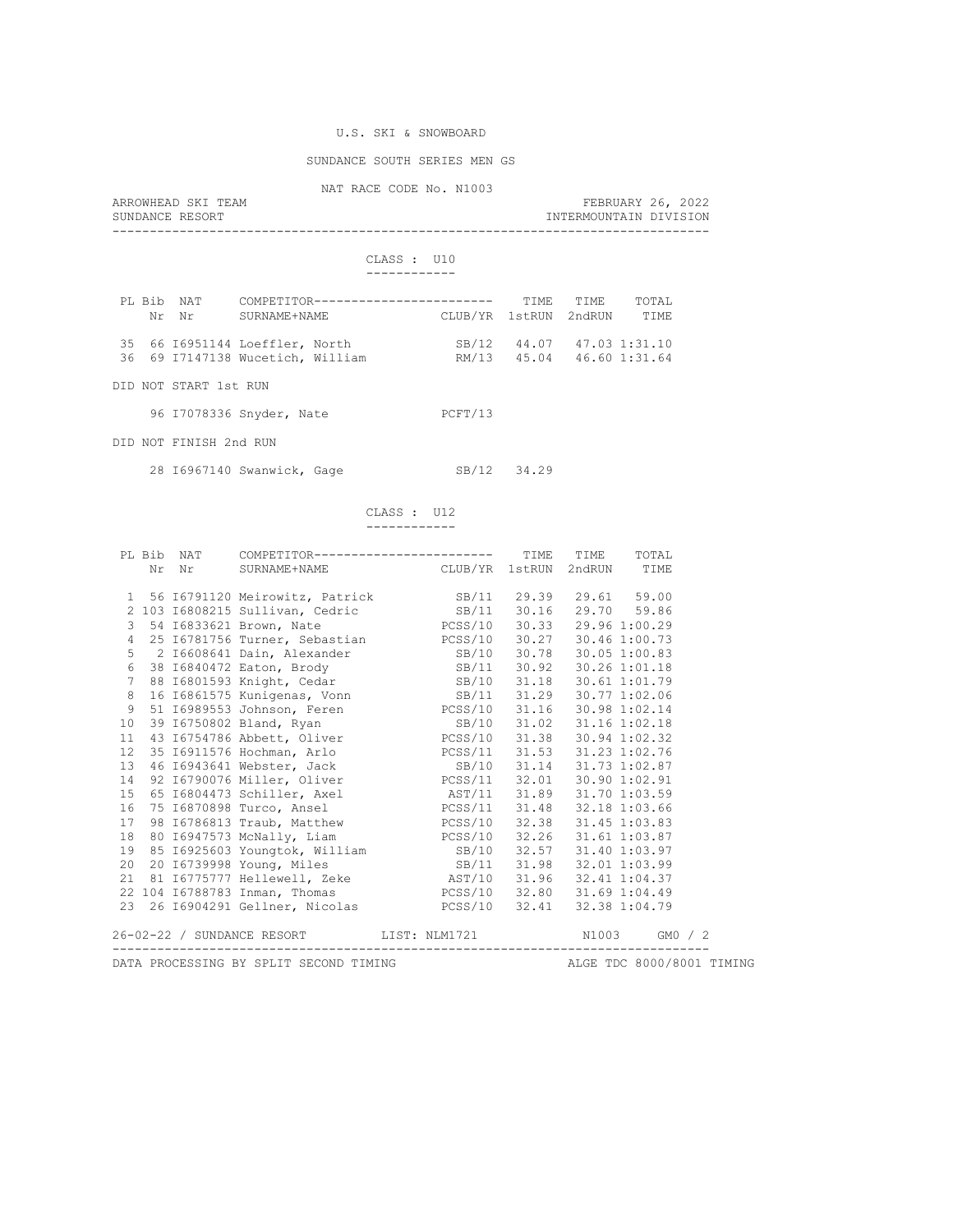## SUNDANCE SOUTH SERIES MEN GS

NAT RACE CODE No. N1003<br>ARROWHEAD SKI TEAM

ARROWHEAD SKI TEAM FEBRUARY 26, 2022 SUNDANCE RESORT **INTERMOUNTAIN DIVISION** 

--------------------------------------------------------------------------------

 CLASS : U12 ------------

|    | PL Bib NAT | COMPETITOR------------------------ TIME TIME                                                                                                                                                                                                                                                                                                                                                                                   |                                                                                        |       | TOTAL     |  |
|----|------------|--------------------------------------------------------------------------------------------------------------------------------------------------------------------------------------------------------------------------------------------------------------------------------------------------------------------------------------------------------------------------------------------------------------------------------|----------------------------------------------------------------------------------------|-------|-----------|--|
|    | Nr Nr      | SURNAME+NAME                                                                                                                                                                                                                                                                                                                                                                                                                   | CLUB/YR 1stRUN 2ndRUN TIME                                                             |       |           |  |
|    |            |                                                                                                                                                                                                                                                                                                                                                                                                                                |                                                                                        |       |           |  |
|    |            | 24 102 16865020 Carnett, Zachary                                                                                                                                                                                                                                                                                                                                                                                               | SBN/10 32.65 32.21 1:04.86                                                             |       |           |  |
| 25 |            | 5 16788702 Sattelmeier, Hugo                                                                                                                                                                                                                                                                                                                                                                                                   | PCSS/10 31.93 33.24 1:05.17<br>PCSS/10 32.33 32.88 1:05.21                             |       |           |  |
| 26 |            |                                                                                                                                                                                                                                                                                                                                                                                                                                |                                                                                        |       |           |  |
| 27 |            | 40 17035781 Lawrence, Tristan<br>42 16918394 Sherman, Xavier<br>22.87 32.87 32.59 1:05.46<br>22.87 32.59 1:05.46                                                                                                                                                                                                                                                                                                               |                                                                                        |       |           |  |
|    |            |                                                                                                                                                                                                                                                                                                                                                                                                                                |                                                                                        |       |           |  |
|    |            |                                                                                                                                                                                                                                                                                                                                                                                                                                |                                                                                        |       |           |  |
|    |            |                                                                                                                                                                                                                                                                                                                                                                                                                                |                                                                                        |       |           |  |
|    |            | 28 55 16863275 McReynolds, Cody<br>29 50 17048684 Tillotson, Corban<br>30 58 16892497 Lynch, Cole<br>31 4 16863986 Flack, Jax<br>32 101 16863163 Gowski, Jack<br>32 101 16863163 Gowski, Jack<br>32 101 16863163 Gowski, Jack<br>32 101 1686<br>4 16863986 Flack, Jax<br>01 16863163 Gowski, Jack<br>60 16792239 Bledsoe, Jackson<br>86 16792239 Bledsoe, Jackson<br>86 16792239 Bledsoe, Jackson<br>87 11 33.64 33.64 1:07.28 |                                                                                        |       |           |  |
|    |            |                                                                                                                                                                                                                                                                                                                                                                                                                                |                                                                                        |       |           |  |
| 33 |            |                                                                                                                                                                                                                                                                                                                                                                                                                                |                                                                                        |       |           |  |
| 34 |            | 11 16617360 Kath, Andrew SB/10 34.58 32.72 1:07.30<br>32 17134355 Demkowicz, Aiden PCSS/11 33.42 34.07 1:07.49                                                                                                                                                                                                                                                                                                                 |                                                                                        |       |           |  |
| 35 |            |                                                                                                                                                                                                                                                                                                                                                                                                                                |                                                                                        |       |           |  |
| 36 |            | 99 16840944 Wilkinson, Chase 199 16840944 Wilkinson, Chase 199 16840944 Wilkinson, Chase 199 16840944 Wilkinson, Chase 199 16840944 Wilkinson, Chase 199 16840907 Cheung, Isaac 199 1684044 Wilkinson, Asher 199 1684044 Willi                                                                                                                                                                                                 |                                                                                        |       |           |  |
| 37 |            |                                                                                                                                                                                                                                                                                                                                                                                                                                |                                                                                        |       |           |  |
| 38 |            |                                                                                                                                                                                                                                                                                                                                                                                                                                |                                                                                        |       |           |  |
| 39 |            |                                                                                                                                                                                                                                                                                                                                                                                                                                |                                                                                        |       |           |  |
| 40 |            |                                                                                                                                                                                                                                                                                                                                                                                                                                |                                                                                        |       |           |  |
|    |            | 41 90 16807011 Schlegel, Matthew SB/10 34.55 34.02 1:08.57<br>42 112 16980700 Hanlon, William RM/11 34.78 34.32 1:09.10<br>43 17 16868899 Papangkorn, Winston SB/10 34.36 35.20 1:09.56                                                                                                                                                                                                                                        |                                                                                        |       |           |  |
|    |            |                                                                                                                                                                                                                                                                                                                                                                                                                                |                                                                                        |       |           |  |
|    |            |                                                                                                                                                                                                                                                                                                                                                                                                                                |                                                                                        |       |           |  |
| 44 |            | 19 16978442 Ennen, Carter and PCSS/10 35.36 34.65 1:10.01<br>41 16764529 Harris, Kai AST/10 35.36 34.65 1:10.01<br>78 17037143 Pani, Rohan RM/10 35.33 35.02 1:10.35<br>87 17041363 Robert, Canyon AST/11 35.32 35.14 1:10.46<br>3 1690439                                                                                                                                                                                     |                                                                                        |       |           |  |
| 45 |            |                                                                                                                                                                                                                                                                                                                                                                                                                                |                                                                                        |       |           |  |
| 46 |            |                                                                                                                                                                                                                                                                                                                                                                                                                                |                                                                                        |       |           |  |
| 47 |            |                                                                                                                                                                                                                                                                                                                                                                                                                                |                                                                                        |       |           |  |
| 48 |            |                                                                                                                                                                                                                                                                                                                                                                                                                                |                                                                                        |       |           |  |
| 49 |            |                                                                                                                                                                                                                                                                                                                                                                                                                                |                                                                                        |       |           |  |
| 50 |            | 3 10904333 West, Cardinal<br>44 17060035 Daniels, Wyatt<br>9 17040576 Kinkead, Dylan<br>59 16848004 Brown, Toby<br>7087381 Baird, Axel<br>111 17087381 Karr, Logan<br>111 17087381 Karr, Logan<br>111 17087381 Karr, Logan<br>111 17087381 Kar                                                                                                                                                                                 |                                                                                        |       |           |  |
| 51 |            |                                                                                                                                                                                                                                                                                                                                                                                                                                |                                                                                        |       |           |  |
| 52 |            |                                                                                                                                                                                                                                                                                                                                                                                                                                |                                                                                        |       |           |  |
|    |            |                                                                                                                                                                                                                                                                                                                                                                                                                                |                                                                                        |       |           |  |
|    |            | 53 111 I7087381 Karr, Logan<br>54 14 I7025234 Vexler, Caleb                                                                                                                                                                                                                                                                                                                                                                    | SBN/11 35.76 36.88 1:12.64                                                             |       |           |  |
| 55 |            |                                                                                                                                                                                                                                                                                                                                                                                                                                |                                                                                        |       |           |  |
| 56 |            | 93 I6804670 Jardine, Everett<br>71 I6973032 Svendsen, Aksel<br>77 I7021055 Blayden, Knox                                                                                                                                                                                                                                                                                                                                       | AST/10 36.39 36.46 1:12.85<br>AST/10 36.87 36.10 1:12.97                               |       |           |  |
| 57 |            |                                                                                                                                                                                                                                                                                                                                                                                                                                |                                                                                        |       |           |  |
| 58 |            |                                                                                                                                                                                                                                                                                                                                                                                                                                | 88/10 36.42 36.60 1:13.02<br>AST/10 36.42 36.60 1:13.02<br>PCSS/11 37.87 36.46 1:14.33 |       |           |  |
| 59 |            | 15 16978860 Leirfallom, Jon<br>62 16925593 Stoner, James<br>7 17085296 Hau, Alois                                                                                                                                                                                                                                                                                                                                              |                                                                                        |       |           |  |
| 60 |            |                                                                                                                                                                                                                                                                                                                                                                                                                                | SBN/10 37.32 37.91 1:15.23                                                             |       |           |  |
| 61 |            |                                                                                                                                                                                                                                                                                                                                                                                                                                |                                                                                        |       |           |  |
| 62 |            |                                                                                                                                                                                                                                                                                                                                                                                                                                |                                                                                        |       |           |  |
|    |            | 63 8 17090592 Chen, Aaron                                                                                                                                                                                                                                                                                                                                                                                                      |                                                                                        |       |           |  |
|    |            | 1 1/083250 nau, nici.<br>73 16902442 Rockenfield, Mason 5BN/11 37.60 38.11 1:15.71<br>89 16808343 Myers, Cade 189.47 37.04 1:16.51<br>817090592 Chen, Aaron 189.26 39.39 1:17.65                                                                                                                                                                                                                                               |                                                                                        |       |           |  |
|    |            | 26-02-22 / SUNDANCE RESORT                                                                                                                                                                                                                                                                                                                                                                                                     | LIST: NLM1721                                                                          | N1003 | $GMO$ / 3 |  |
|    |            |                                                                                                                                                                                                                                                                                                                                                                                                                                |                                                                                        |       |           |  |
|    |            |                                                                                                                                                                                                                                                                                                                                                                                                                                |                                                                                        |       |           |  |

DATA PROCESSING BY SPLIT SECOND TIMING **ALGE TDC 8000/8001 TIMING**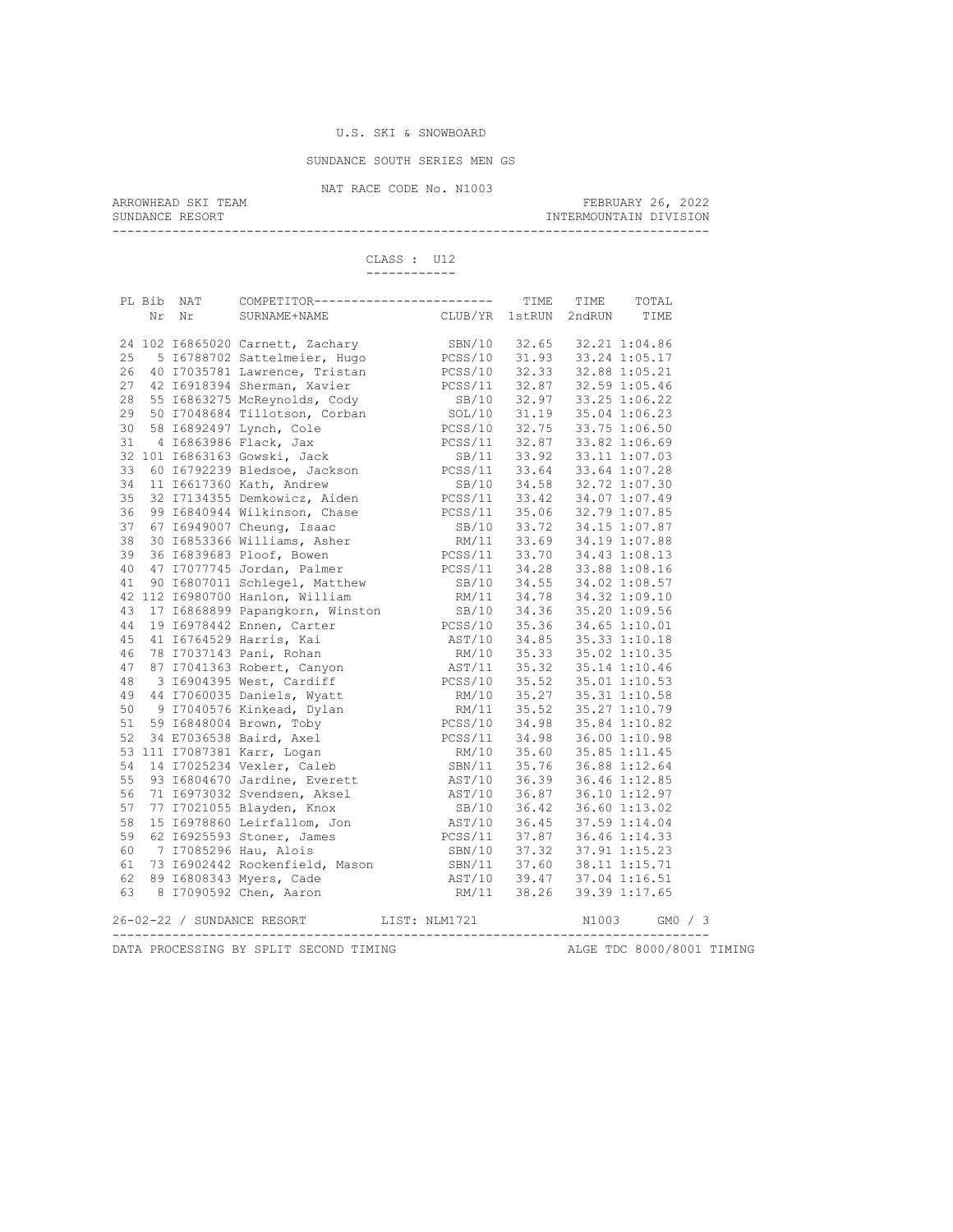### SUNDANCE SOUTH SERIES MEN GS

NAT RACE CODE No. N1003<br>ARROWHEAD SKI TEAM ARROWHEAD SKI TEAM FEBRUARY 26, 2022 SUNDANCE RESORT **INTERMOUNTAIN DIVISION** --------------------------------------------------------------------------------

> CLASS : U12 ------------

|    | PL Bib | <b>NAT</b> | COMPETITOR-                       | ------------------- | <b>TTME</b> | <b>TTME</b> | TOTAL         |
|----|--------|------------|-----------------------------------|---------------------|-------------|-------------|---------------|
|    | Nr     | Nr         | SURNAME+NAME                      | CLUB/YR             | 1stRUN      | 2ndRUN      | TTMF.         |
|    |        |            |                                   |                     |             |             |               |
| 64 |        |            | 94 I6828780 Sun, Patrick          | IND/11              | 39.92       |             | 38.17 1:18.09 |
| 65 |        |            | 79 I7130995 Donigan, Owen         | RM/10               | 39.88       |             | 38.32 1:18.20 |
| 66 |        |            | 83 I7134531 Sachs, Parker         | PCSS/11             | 40.10       |             | 38.46 1:18.56 |
|    |        |            | 66 64 16943551 Looney, Jack       | SB/11               | 39.98       |             | 38.58 1:18.56 |
|    |        |            | 68 109 16855065 Callantine, Miles | SBN/10              | 40.30       |             | 38.94 1:19.24 |
| 69 |        |            | 53 I7131196 Hagen, Asher          | PCSS/11             | 39.88       |             | 39.53 1:19.41 |
| 70 |        |            | 52 16886408 Wolchek, Christopher  | SBN/10              | 41.92       |             | 42.09 1:24.01 |
| 71 |        |            | 49 16884211 Nokes, Gavin          | AST/11              | 43.73       |             | 42.39 1:26.12 |
| 72 |        |            | 76 I7105572 Thomson, Ames         | CVST/11             | 43.67       |             | 43.84 1:27.51 |
|    |        |            |                                   |                     |             |             |               |

DID NOT START 1st RUN

27 I6787520 Vallieres, Zachary PCSS/11

DISQUALIFIED 1st RUN

29 I6950933 Cai, Leonard SB/10 GATE 1 34.05

```
 CLASS : U14 
 ------------
```

| PL Bib<br>Nr | NAT<br>Nr | COMPETITOR-----------------------<br>SURNAME+NAME | CLUB/YR | TTMF.<br>1stRUN | TTMF.<br>2ndRUN | TOTAL<br>TIME |
|--------------|-----------|---------------------------------------------------|---------|-----------------|-----------------|---------------|
|              |           | 1 115 16842299 Pruksirisombut, Steven             | PST/09  | 30.57           |                 | 30.68 1:01.25 |
|              |           | 2 126 16761052 Still, Emerson                     | SB/09   | 31.01           |                 | 30.41 1:01.42 |
|              |           | 3 131 17068069 Guledjian, Gregory                 | PST/08  | 31.19           |                 | 30.93 1:02.12 |
|              |           | 4 130 16782235 Hoagland, Barrett                  | AST/09  | 31.27           |                 | 31.52 1:02.79 |
|              |           | 5 116 16803471 Clark, Charlie                     | AST/09  | 32.37           |                 | 32.30 1:04.67 |
|              |           | 6 125 16733027 Morse, Brycen                      | AST/08  | 32.41           |                 | 32.80 1:05.21 |
|              |           | 7 124 16888475 McCausland, Anson                  | AST/08  | 32.69           |                 | 32.55 1:05.24 |
|              |           | 8 127 16884201 Nokes, Everett                     | AST/09  | 33.48           |                 | 33.90 1:07.38 |
|              |           | 9 113 16863496 Pehrson, George                    | BR/09   | 34.16           |                 | 33.37 1:07.53 |
|              |           | 10 119 16628735 Clark, Ashton                     | BR/09   | 33.83           |                 | 33.95 1:07.78 |
|              |           | 11 129 17025992 Holm, Eric                        | SBN/08  | 34.52           |                 | 34.11 1:08.63 |
|              |           | 12 114 I7066609 Thomson, Gibson                   | CVST/09 | 35.90           |                 | 34.74 1:10.64 |
|              |           | 13 117 16618976 Larsen, Graham                    | SB/09   | 36.64           |                 | 36.08 1:12.72 |

| 26-02-22 / SUNDANCE RESORT |  |  |                                        | LIST: NLM1721 |  | N1003 | GMO / 4 |                           |
|----------------------------|--|--|----------------------------------------|---------------|--|-------|---------|---------------------------|
|                            |  |  | DATA PROCESSING BY SPLIT SECOND TIMING |               |  |       |         | ALGE TDC 8000/8001 TIMING |